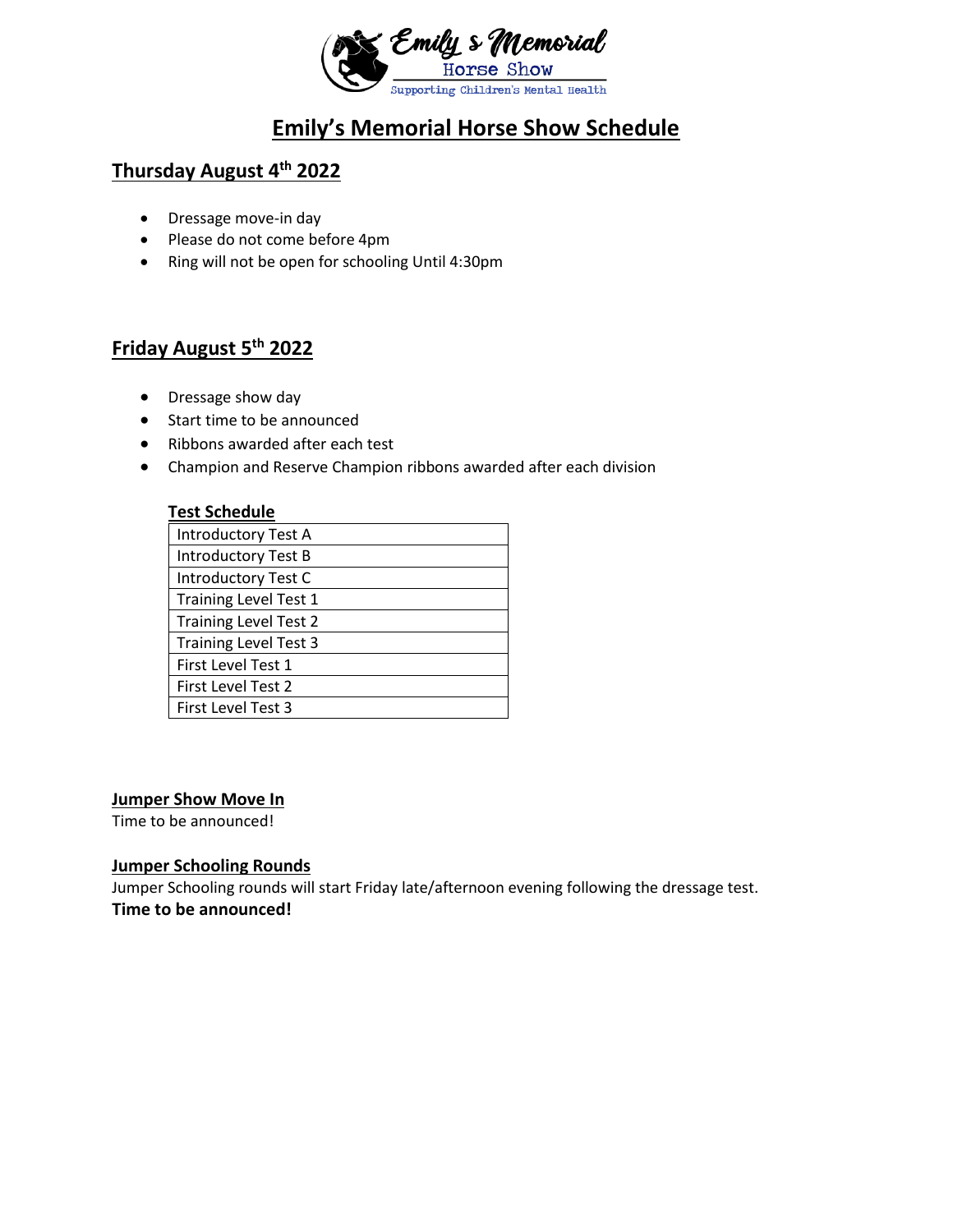

# **Saturday August 6th 2022**

Start time to be announced

• Ribbons awarded after each division

### **Jumper Schedule**

| Division #      | <b>Division</b>                               |
|-----------------|-----------------------------------------------|
| DG1             | Ground Rails - Lead Line - Clear Round        |
|                 | Ground Rails - Lead Line - Optimum Time       |
| DG <sub>2</sub> | Ground Rails - 8 years & Under - Clear Round  |
|                 | Ground Rails - 8 years & Under - Optimum Time |
| DG <sub>3</sub> | Ground Rails - Open - Clear Round             |
|                 | Ground Rails - Open - Optimum Time            |
| DC1             | Cross Rails - 10 years & under - Clear Round  |
|                 | Cross Rails - 10 years & under - Optimum Time |
| DC <sub>2</sub> | Cross Rails - Open - Clear Round              |
|                 | Cross Rails - Open - Optimum Time             |
| D601            | 0.60 - 10 years & under - Clear Round         |
|                 | 0.60 - 10 years & under - Optimum Time        |
| D602            | 0.60 - Open - Clear Round                     |
|                 | 0.60 - Open - Optimum Time                    |
| D651            | 0.65 - Open - Optimum Time                    |
|                 | 0.65 - Open - Power & Speed                   |
| D701            | 0.70 - Open - Optimum Time                    |
|                 | 0.70 - Open - Power & Speed                   |
| D751            | 0.75 - Open - Optimum Time                    |
|                 | 0.75 - Open - Power & Speed                   |
| D801            | 0.80 - Open - Optimum Time                    |
|                 | 0.80 - Open - Power & Speed                   |
| D851            | 0.85 - Open - Optimum Time                    |
|                 | 0.85 - Open - Power & Speed                   |
| D901            | 0.90 - Open - Optimum Time                    |
|                 | 0.90 - Open - Power & Speed                   |
| D951            | 0.95 - Open - Optimum Time                    |
|                 | 0.95 - Open - Power & Speed                   |
| D11             | 1.00 - Open - Optimum Time                    |
|                 | 1.00 - Open - Power & Speed                   |